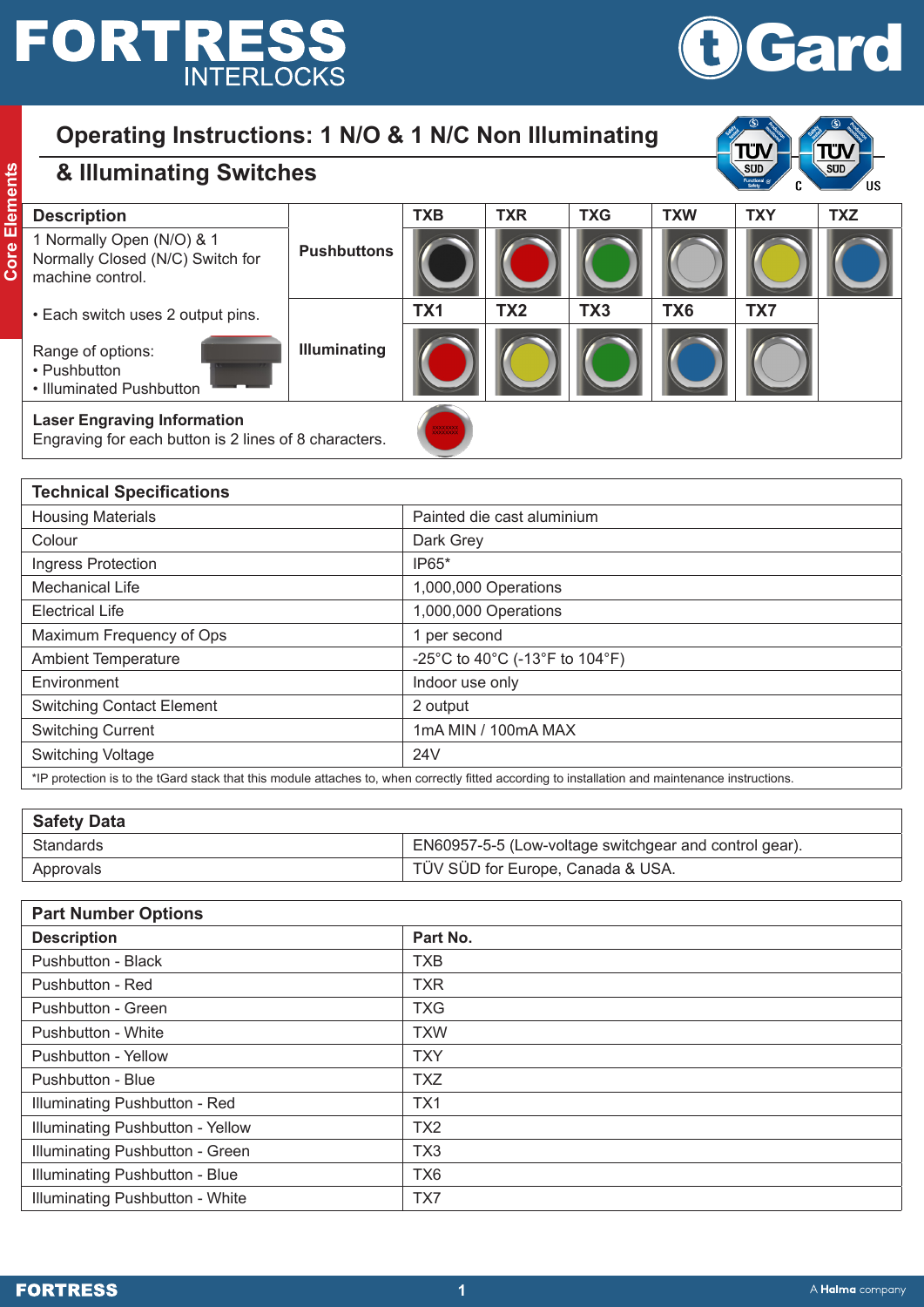# **Operating Instructions: 1 N/O & 1 N/C Non Illuminating & Illuminating**

## **Switches**

| <b>tGard Pushbutton Electrical Guidance</b> |         |    |                                                                                    |
|---------------------------------------------|---------|----|------------------------------------------------------------------------------------|
| Inputs                                      | Outputs |    | Module operates on the safety circuits   Order of pin assignment from base to head |
|                                             |         | No | -                                                                                  |
|                                             |         |    |                                                                                    |

| <b>tGard Illuminating Pushbutton Electrical Guidance</b> |                |    |                                                                                    |  |
|----------------------------------------------------------|----------------|----|------------------------------------------------------------------------------------|--|
| Inputs                                                   | <b>Outputs</b> |    | Module operates on the safety circuits   Order of pin assignment from base to head |  |
|                                                          |                | No |                                                                                    |  |

#### **Figure 1: Wiring Diagram - Pushbutton**